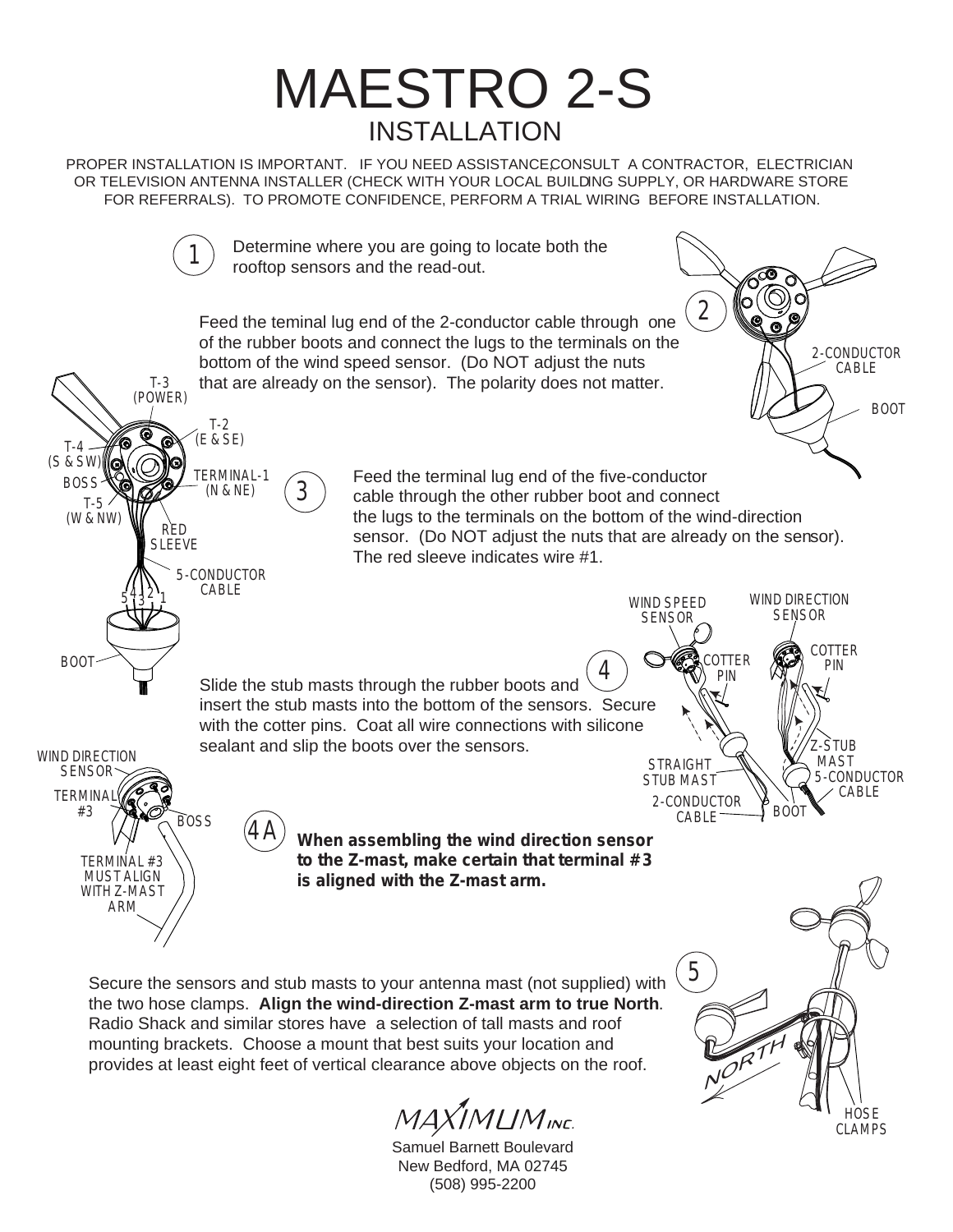

Samuel Barnett Boulevard New Bedford, MA 02745 (508) 995-2200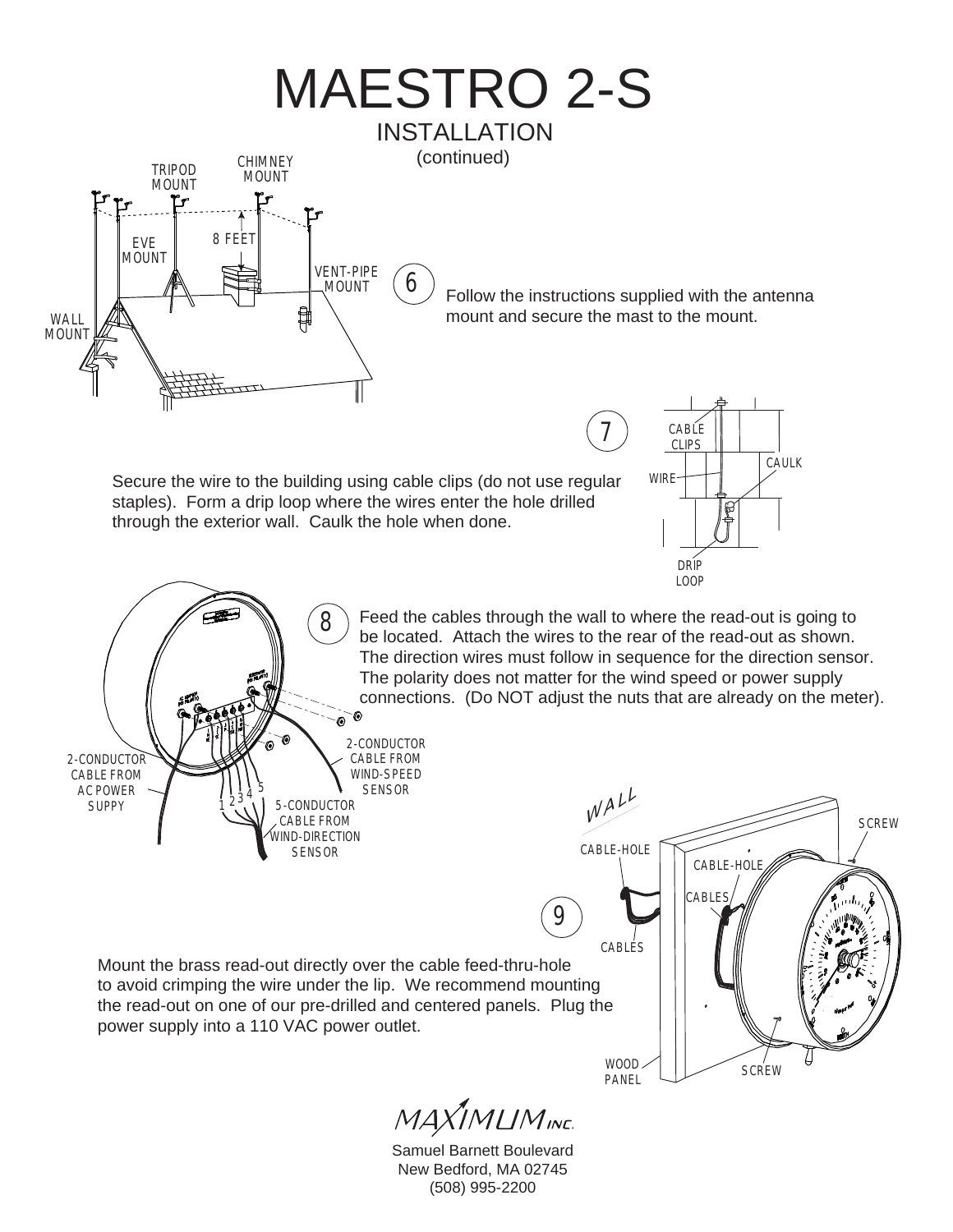## MAESTRO 2-S **OPERATION**

Your Maestro 2-S has an extra feature that displays a more dynamic view of the wind speed. This feature is the expanded 0-40 MPH Scale. This feature is activated by the small toggle switch at the bottom of the case. When the switch is in the left-hand position you are viewing the 0-40 MPH Scale. When the switch is in the right-hand position you are viewing the 0-120 MPH Scale.

**Note: When in the 0-40 MPH scale the gust register cannot be used and must be moved out of the way.** This is accomplished by turning the reset nob in the center of the glass clockwise. This will cause the reset knob to eventually contact both the indicating needle and the gust register. Gently move them upscale until the Gust register is at full scale. Then turn the knob counter clockwise and the indicating needle will fall back to its proper operating position. Make sure that the reset knob is parked at the 6 o'clock position when you are finished. Failure to do so may damage your instrument.

\*\*\*\*\*\*\*\*\*\*\*\*\*\*\*\*\*

To use the gust register the toggle switch must be set to the high wind speed range (0-120MPH).



Reset the gust register needle by turning the knob counter-clockwise.

Turning the knob counter-clockwise will eventually







**After setting the Gust Register turn the knob clockwise until the reset arm is parked near the six o'clock position. Failure to do so may damage your meter.**

> The wind direction may be read with 16-point accuracy. In this example both the NE and the E indicator lamps are illumitated. This would be read as East-Northeast. \*\*\*\*\*\*\*\*\*\*\*\*\*\*\*\*\*

MAXIMLIMINE.

Samuel Barnett Boulevard New Bedford, MA 02745 (508) 995-2200



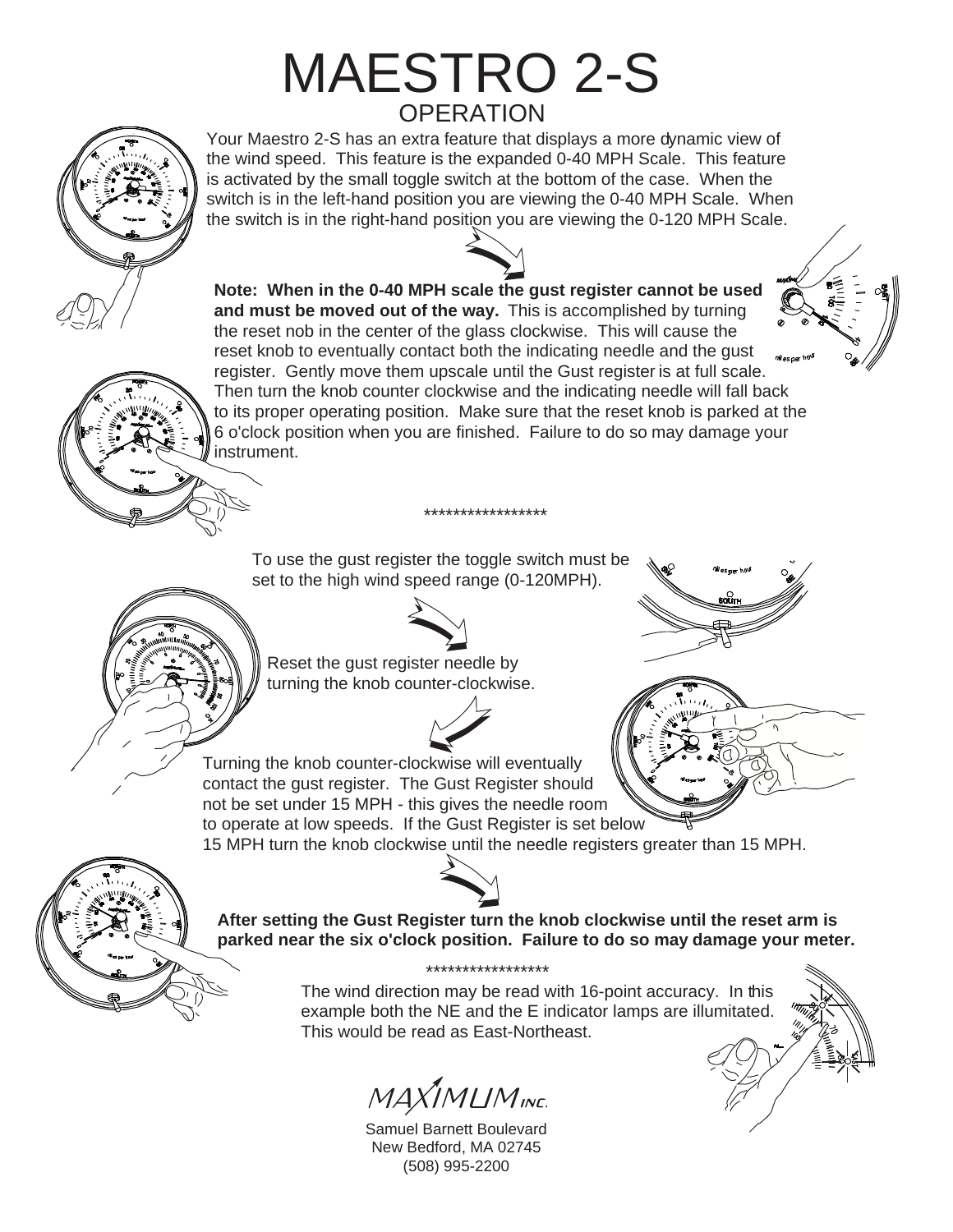# MAESTRO 2-S

#### TROUBLE SHOOTING

Maximum Instruments are accurate and reliable. Most problems that occure are due to loose or corroded connections. If, after checking the connections, there is still a problem, determine if the problem is with the sensor or the brass read-out.

#### WIND SPEED

1. Disconnect the two wind-speed wires from the back of the brass read-out.

- $(2)$ . Attach a low range AC Analog Voltmeter to the wires. If the speed sensor is operating properly, you will achieve these approximate readings: 8-9 MPH = 0.28 VAC rms, 17 MPH = 0.56 VAC rms,
	- 51 MPH = 1.78 VAC rms, 102 MPH 3.67 VAC rms
- 3. If the speed sensor delivers these approximate readings, then the brass read-out is faulty. If the speed sensor does not produce these readings, then either the speed sensor or the wire is faulty.

### WIND DIRECTION

- 1. Unplug the AC Power Adaptor.
- $(2)$  Disconnect the AC Adaptor wires and the 5-conductor cable wires from the bac of the brass read-out.
- $(3)$  Connect an AC Voltmeter to the two wires coming from the AC Power Adaptor.
- $\overline{(4)}$  Plug in the AC Power Adaptor to a 110 VAC outlet. When functioning properly, the adaptor will deliver 11.5-18 VAC. If the adaptor checks out fine, proceed further with the test. If not, send both the adaptor and the instrument to Maximum.
- 5. If the AC Adaptor checks okay, unplug the Adapter and re-connect the two wire to the back of the brass read-out.
- 6. Plug in the AC Power Adapter.
- 7. Using a small piece of wire or a paper clip as a jumper, touch one end to terminal #3 (the middle one of the five). Touch the other end to terminal #1, then #2, then #4 and lastly #5 (keeping one end of the jumper on terminal #3). At each termial, two adjacent lights should light up simultaneously. If any light fails to function properly, the fault lies within the brass read-out.
- 8. If all the lights function properly, then the problem lies with either the wiring or with the outdoor wind direction sensor. Disconnect the wires at the sensor and bring it down to the brass read-out.
- 9. Use a short piece of the 5-wire cable and reconnect the sensor to the brass readout as shown in the installation instructions.
- 10. Rotate the vane slowly by hand and observe the lights on the brass read-out. If they operate properly, then the installed wiring is at fault; if not, then the outdoor wind direction sensor is faulty.

IMLIM<sub>INE</sub> Samuél Barnett Boulevard New Bedford, MA 02745 (508) 995-2200